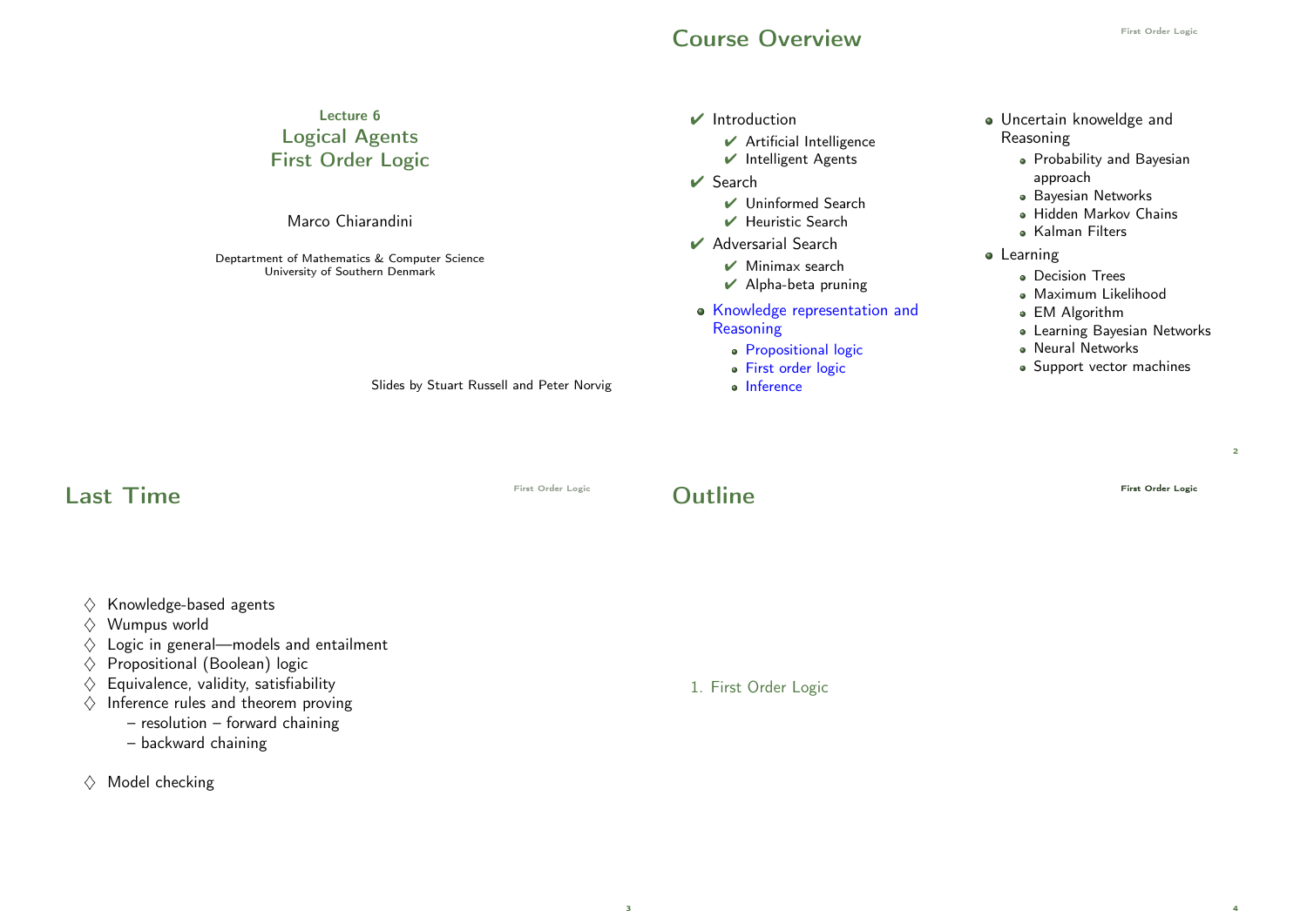$\Diamond$  Why FOL?  $\diamondsuit$  Syntax and semantics of FOL  $\Diamond$  Fun with sentences  $\Diamond$  Wumpus world in FOL Propositional logic is **declarative**: pieces of syntax correspond to facts Propositional logic allows partial/disjunctive/negated information (unlike most data structures and databases) **e** Propositional logic is **compositional:** meaning of  $B_{1,1} \wedge P_{1,2}$  is derived from meaning of  $B_{1,1}$  and of  $P_{1,2}$ **C** Meaning in propositional logic is **context-independent** (unlike natural language, where meaning depends on context) Propositional logic has very limited expressive power (unlike natural language) E.g., cannot say "pits cause breezes in adjacent squares" except by writing one sentence for each square

## First-order logic First Order Logic

5

Logics in general First Order Logic

6

8

Whereas propositional logic assumes world contains **facts**, first-order logic (like natural language) assumes the world contains

- Objects: people, houses, numbers, theories, Ronald McDonald, colors, baseball games, wars, centuries . . .
- Relations/Predicates: red, round, bogus, prime, multistoried . . ., brother of, bigger than, inside, part of, has color, occurred after, owns, comes between, likes, friends, . . .
- Functions: father of, best friend, successor, one more than, times, end of . . .

| Language            | Ontological                      | Epistemological      |
|---------------------|----------------------------------|----------------------|
|                     | Commitment                       | Commitment           |
| Propositional logic | facts                            | true/false/unknown   |
| First-order logic   | facts, objects, relations        | true/false/unknown   |
| Temporal logic      | facts, objects, relations, times | true/false/unknown   |
| Probability theory  | facts                            | degree of belief     |
| Fuzzy logic         | $facts + degree of truth$        | known interval value |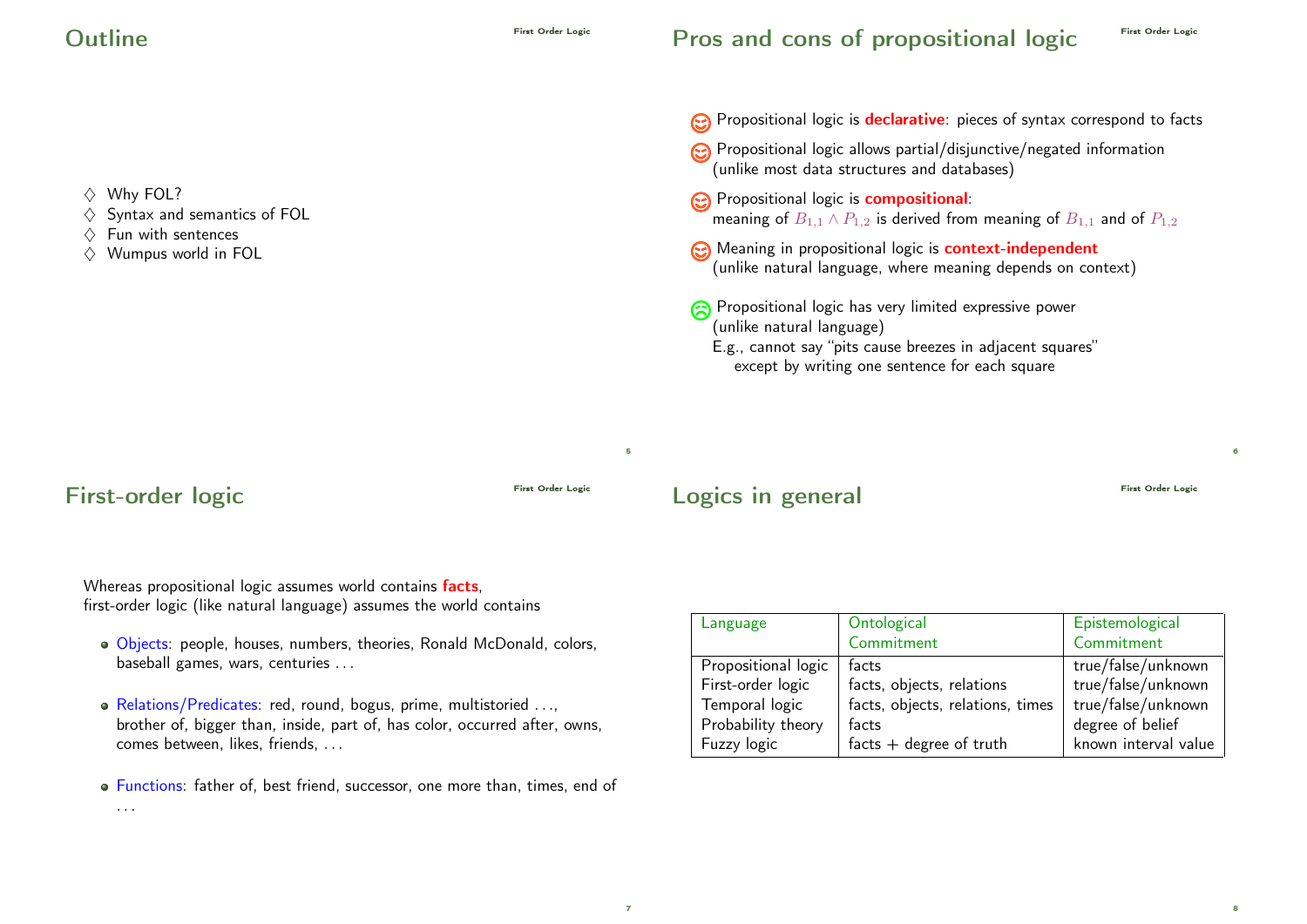### Syntax of FOL: Basic elements

#### Atomic sentences

| $KingJohn, 2, UCB, \ldots$                         |
|----------------------------------------------------|
| $x, y, a, b, \ldots$                               |
| Sqrt, Father                                       |
| $BrotherOf, >, \ldots$                             |
| $\wedge$ $\vee$ $\rightarrow$<br>$\leftrightarrow$ |
|                                                    |
| АЧ                                                 |
|                                                    |

Note: constants, variables, predicates are distinguished typically by the case of the letters. Every system/book has differnt conventions in this regard. PROLOG: costants in lower case and variables in upper case.

#### Atomic sentence  $=$   $predicate(term_1, \ldots, term_n)$ or  $term_1 = term_2$

- $Term = function(term_1, \ldots, term_n)$ or constant or variable
- E.g., Brother(KingJohn, RichardT heLionheart)
	- $> (Length(LeftLegOf(Richard)), Length(LeftLegOf(KingJohn)))$
- But: E.g.,  $Plus(2, 3)$  is a function, not an atomic sentence.

First Order Logic Complex sentences

Complex sentences are made from atomic sentences using connectives

- $\neg S$ ,  $S_1 \wedge S_2$ ,  $S_1 \vee S_2$ ,  $S_1 \implies S_2$ ,  $S_1 \Leftrightarrow S_2$
- E.g.  $Sibling(KingJohn, Richard) \implies Sibling(Richard, KingJohn)$  $>(1, 2) ∨ ≤ (1, 2)$  $>(1, 2)$  ∧ ¬ $>(1, 2)$
- **E.g.,**  $Equal(Plus(2, 3), Seven))$

#### Semantics in first-order logic First Order Logic

 $10$ 

Sentences are true with respect to an interpretation over a domain D.

#### **DEFINITION**

#### **INTERPRETATION**

Let the domain D be a nonempty set.

An *interpretation* over **D** is an assignment of the entities of **D** to each of the constant, variable, predicate, and function symbols of a predicate calculus expression, such that:

- 1. Each constant is assigned an element of D.
- 2. Each variable is assigned to a nonempty subset of D; these are the allowable substitutions for that variable.
- 3. Each function f of arity m is defined on m arguments of D and defines a mapping from  $D^m$  into D.
- 4. Each predicate **p** of arity **n** is defined on **n** arguments from **D** and defines a mapping from  $D^n$  into  $\{T, F\}$ .

 $\overline{9}$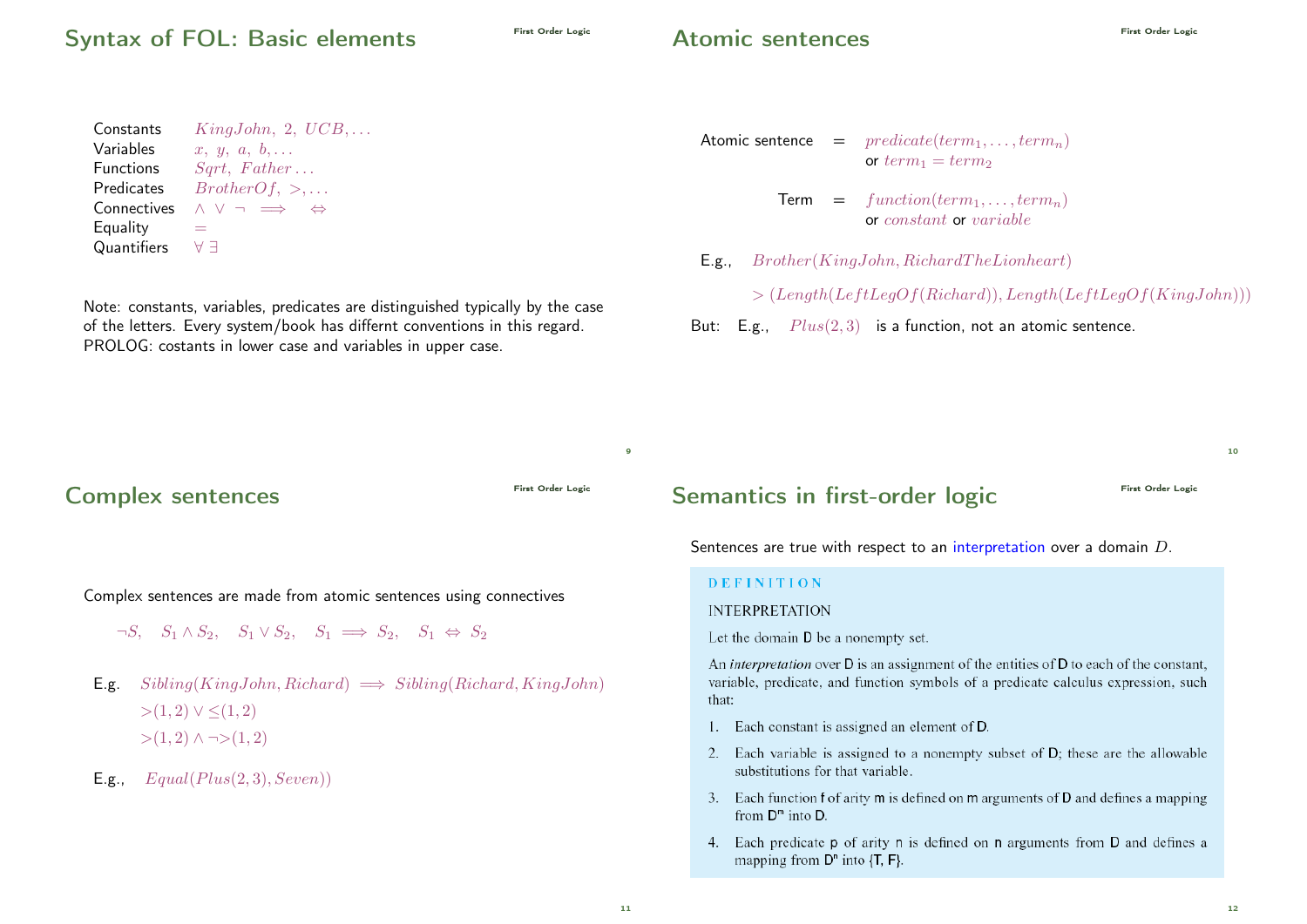# First Order Logic Truth Value Assignment

### $\n *Models* for FOI:  $|$  ots<sup>1</sup>$

Sentences with quantifiers:

Eg.  $\forall X(p(X) \lor q(Y)) \implies r(X)$ 

But:

Symbols in FOL are assigned values from the domain  $D$  as determined by the interpretation. Each precise assignment is a model

An atomic sentence  $predicate(term_1, \ldots, term_n)$  is true iff the objects referred to by  $term_1, \ldots, term_n$ are in the relation referred to by *predicate* in the interpretation Example: Consider the interpretation in which

 $Richard \rightarrow Richard$  the Lionheart  $John \rightarrow$  the evil King John  $Brother \rightarrow$  the brotherhood relation

Under this interpretation, Brother(Richard, John) is true just in case Richard the Lionheart and the evil King John are in the brotherhood relation in the model (the assignment of values of the world to objects according to the interpretation)

#### Universal quantification

 $\forall$  (variables) (sentence)

Everyone at Berkeley is smart:  $\forall x \ At(x, Berkeley) \implies Smart(x)$ 

 $\forall x \ P$  is true in a model iff P is true with x being each possible object in the model (Roughly speaking, equivalent to the conjunction of instantiations of  $P$ )

 $(At(KingJohn, Berkeley) \implies Smart(KingJohn))$  $\wedge$  (At(Richard, Berkeley)  $\implies$  Smart(Richard))  $\wedge$  (At(Berkeley, Berkeley)  $\implies$  Smart(Berkeley))  $\wedge$  ...

Note: quantifiers are only on objects and variables, not on predicates and functions. This is done in higher order logic. Eg.:  $\forall$ (Likes)Likes(Geroge, Kate)

#### It requires checking truth by substituting all values that  $X$  can take in the subset of  $D$  assigned to  $X$  in the interpretation Since the set maybe infinite predicate calculus is said to be undecidable

We **can** enumerate the FOL models for a given KB vocabulary.

Entailment in propositional logic can be computed by enumerating models

Existential quantifiers are not easier to check

A common mistake to avoid

15

Typically,  $\implies$  is the main connective with  $\forall$ Common mistake: using  $\wedge$  as the main connective with  $\forall$ :

 $\forall x \; At(x, Berkeley) \wedge Smart(x)$ 

means "Everyone is at Berkeley and everyone is smart"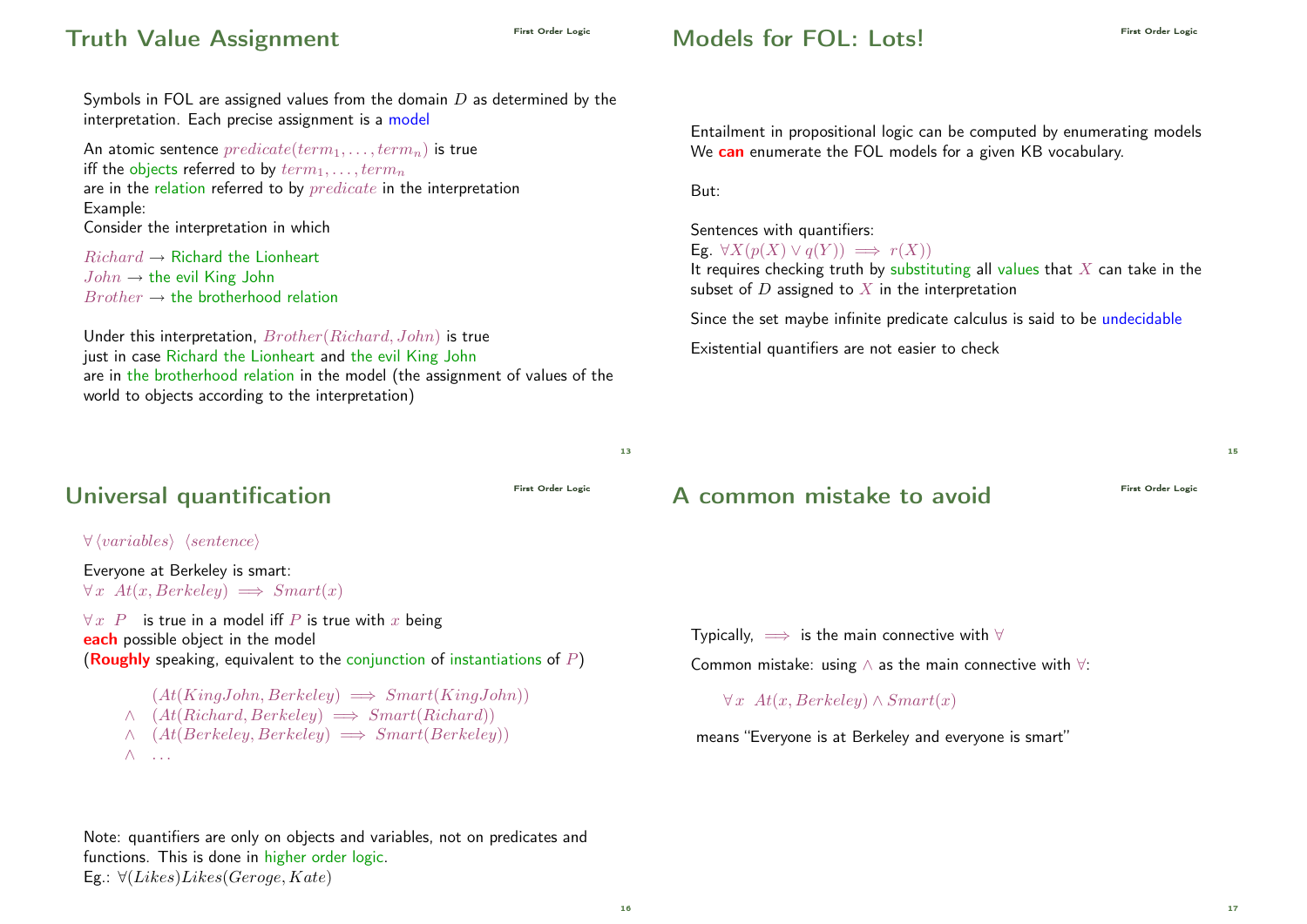# Existential quantification

#### Another common mistake to avoid

 $\exists$  (variables) (sentence)

Someone at Stanford is smart:  $\exists x \ At(x, Stanford) \wedge Smart(x)$ 

 $\exists x \ P$  is true in a model iff P is true with x being some possible object in the model (Roughly speaking, equivalent to the disjunction of instantiations of  $P$ )

- $(At(KingJohn, Stanford) \wedge Smart(KingJohn))$ ∨ (At(Richard, Stanford) ∧ Smart(Richard)) ∨ (At(Stanford, Stanford) ∧ Smart(Stanford))
- $V = \ldots$

Typically, ∧ is the main connective with ∃

Common mistake: using  $\implies$  as the main connective with  $\exists$ :

 $\exists x \ At(x, Standford) \implies Smart(x)$ 

is true if there is anyone who is not at Stanford!

Properties of quantifiers  $\bullet \ \forall x \ \forall y$  is the same as  $\forall y \ \forall x$ •  $\exists x \exists y$  is the same as  $\exists y \exists x$  $\bullet \exists x \ \forall y$  is not the same as  $\forall y \exists x$  $\bullet \ \exists x \ \forall y \ Loves(x, y)$ "There is a person who loves everyone in the world"  $\forall y \; \exists x \; Loves(x, y)$ "Everyone in the world is loved by at least one person" Quantifier duality: each can be expressed using the other  $\forall x \; \textit{Likes}(x, \textit{IceCream})$   $\neg \exists x \; \neg \textit{Likes}(x, \textit{IceCream})$  $\exists x \; \text{Likes}(x, \text{Broccoli}) \qquad \neg \forall x \; \neg \text{Likes}(x, \text{Broccoli})$ Exercise First Order Logic Translating natural language in FOL Brothers are siblings  $\forall x, y \; Brother(x, y) \implies Sibling(x, y).$ "Sibling" is symmetric  $\forall x, y \ Sibling(x, y) \Leftrightarrow Sibling(y, x).$ One's mother is one's female parent  $\forall x. y \ Mother(x, y) \Leftrightarrow (Female(x) \land Parent(x, y)).$ A first cousin is a child of a parent's sibling  $\forall x, y \; FirstCousin(x, y) \Leftrightarrow \exists p, ps \; Parent(p, x) \wedge Sibling(ps, p) \wedge$  $Parent(ps, y)$ Note: there is not an unique way of translating If it does not rain on Monday, Tom will go to the mountains  $\neg weather(rain, mountain) \implies go(tom, mountains)$ 

18

21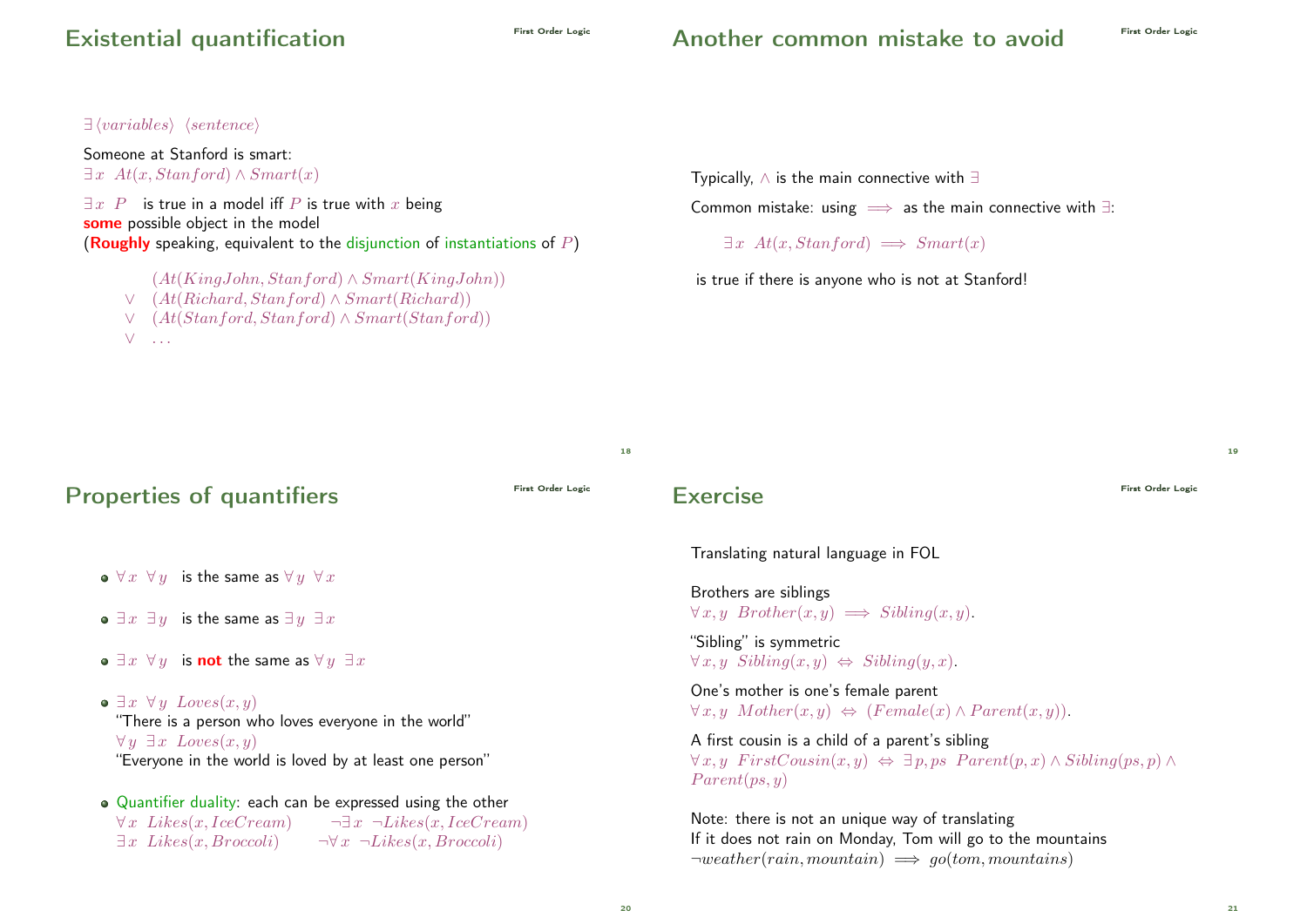# Equality First Order Logic

### Interacting with FOL KBs

Suppose a wumpus-world agent is using an FOL KB and perceives a smell and a breeze (but no glitter) at  $t = 5$ :

 $Tell(KB, Percept([Smell, Breeze, None], 5))$  $Ask(KB, \exists a \; Action(a, 5))$ 

I.e., does  $KB$  entail any particular actions at  $t = 5$ ? Answer:  $Yes, \{a/Shoot\}$  ← substitution (binding list)

Given a sentence S and a substitution  $\sigma$ .  $S\sigma$  denotes the result of plugging  $\sigma$  into S; e.g.,  $S = Smarter(x, y)$  $\sigma = \{x/Hillary, y/Bill\}$  $S\sigma = Smarter(Hillary, Bill)$  $Ask(KB, S)$  returns some/all  $\sigma$  such that  $KB \models S\sigma$ 

 $22$ 

Deducing hidden properties

Properties of locations:  $\forall x, t \; At(Agent, x, t) \land Smelt(t) \implies Smelly(x)$  $\forall x, t \; At(Agent, x, t) \wedge Breeze(t) \implies Breezu(x)$ 

 $term_1 = term_2$  is true under a given interpretation if and only if  $term_1$  and  $term_2$  refer to the same object

E.g., definition of (full)  $Sibling$  in terms of  $Parent$ :

 $2 = 2$  is valid

E.g.,  $1 = 2$  and  $\forall x \times (Sart(x), Sart(x)) = x$  are satisfiable

 $\forall x, y \ Sibling(x, y) \Leftrightarrow \neg(x = y) \wedge \exists m, f \neg(m = f) \wedge$ 

 $Parent(m, x) \wedge Parent(f, x) \wedge Parent(m, y) \wedge Parent(f, y)]$ 

Squares are breezy near a pit: Diagnostic rule—infer cause from effect  $\forall y \ Breezu(y) \implies \exists x \ Pit(x) \land Adjacent(x, y)$ Causal rule—infer effect from cause  $\forall x, y \; Pit(x) \land Adjacent(x, y) \implies Breezy(y)$ Neither of these is complete—e.g., the causal rule doesn't say whether squares far away from pits can be breezy

Definition for the **Breezy** predicate:  $\forall y \ Breezy(y) \Leftrightarrow [\exists x \ Pitt(x) \land Adjacent(x, y)]$  Knowledge base for the wumpus world First Order Logic

"Perception"  $\forall b, q, t$  Percept([Smell, b, q], t)  $\implies$  Smelt(t)  $\forall s, b, t$  Percept([s, b, Glitter], t)  $\implies$  AtGold(t) Reflex:  $\forall t \; AtGold(t) \implies Action(Graph, t)$ 

Reflex with internal state: do we have the gold already?  $\forall t \; AtGold(t) \wedge \neg Holding(Gold, t) \implies Action(Grab, t)$ 

 $Holding(Gold, t)$  cannot be observed  $\Rightarrow$  keeping track of change is essential

#### 24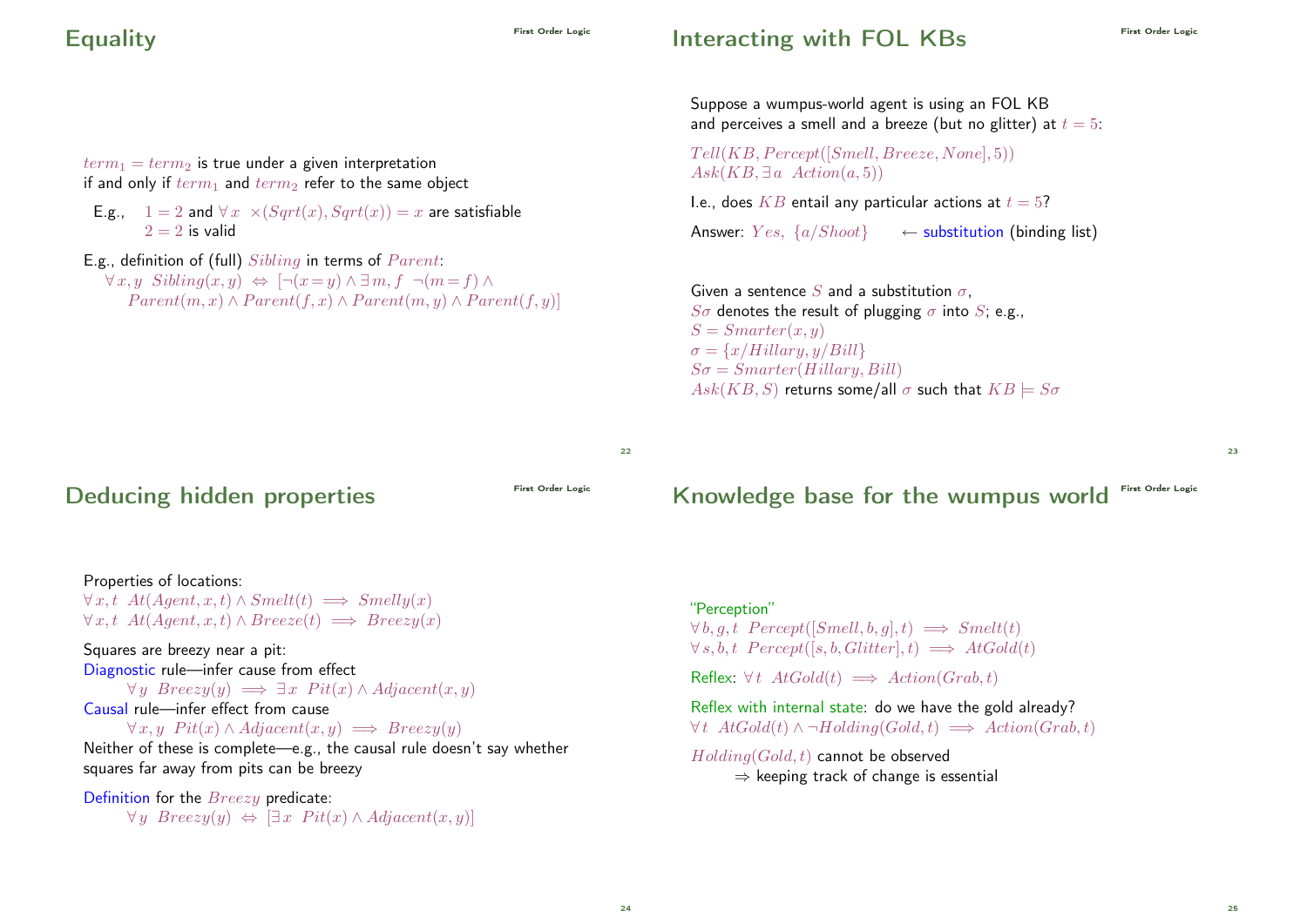## Keeping track of change

# First Order Logic Describing actions I

Facts hold in situations, rather than eternally E.g.,  $Holding(Gold, Now)$  rather than just  $Holding(Gold)$ 

Situation calculus is one way to represent change in FOL: Adds a situation argument to each non-eternal predicate E.g., Now in Holding(Gold, Now) denotes a situation

Situations are connected by the Result function  $Result(a, s)$  is the situation that results from doing a in s



### Describing actions II

- "Effect" axiom—describe changes due to action  $\forall s \; AtGold(s) \implies Holding(Gold, Result(Grab, s))$
- **•** "Frame" axiom—describe **non-changes** due to action  $\forall s \; HaveArrow(s) \implies HaveArrow(Result(Grab, s))$

Frame problem: find an elegant way to handle non-change

- (a) representation—avoid frame axioms
- (b) inference—avoid repeated "copy-overs" to keep track of state

Qualification problem: true descriptions of real actions require endless caveats—what if gold is slippery or nailed down or . . .

Ramification problem: real actions have many secondary consequences—what about the dust on the gold, wear and tear on gloves, ...

 $26$ 

# Making plans First Order Logic

 $27$ 

Successor-state axioms solve the representational frame problem Each axiom is "about" a **predicate** (not an action per se):

P true afterwards ⇔ [an action made P true

∨ P true already and no action made P false]

#### For holding the gold:

 $\forall a, s \; Holding(Gold, Result(a, s)) \Leftrightarrow$  $[(a = Grab \wedge AtGold(s))]$  $\vee$  (Holding(Gold, s)  $\wedge$  a  $\neq$  Release)]

#### Initial condition in KB:  $At(Agent, [1, 1], S_0)$  $At(Gold, [1, 2], S_0)$

Query:  $Ask(KB, \exists s \; Holding(Gold, s))$ i.e., in what situation will I be holding the gold?

Answer:  $\{s/Result(Grab, Result(Forward, S_0))\}$ i.e., go forward and then grab the gold

This assumes that the agent is interested in plans starting at  $S_0$  and that  $S_0$ is the only situation described in the KB